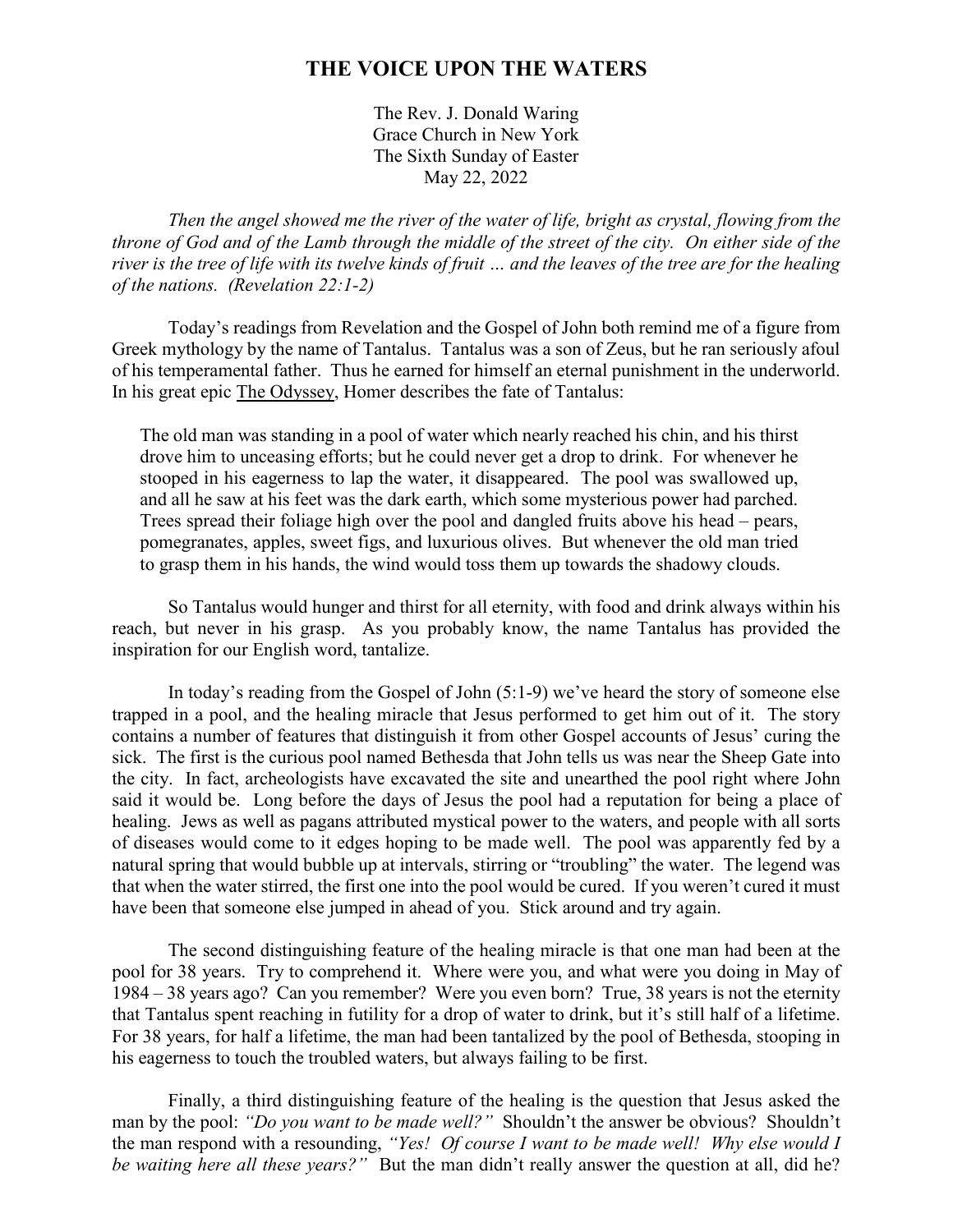Instead, he tried to explain, or even make an excuse for why he wasn't healed. He said, *"Sir, I have no one to put me in the pool when the water is stirred up; and while I am making my way, someone else steps down ahead of me."* As you heard, *Jesus said to him, "Stand up, take your mat and walk."* At once the man was made well. He took up his mat and walked. One would think he'd be thrilled, but the text of John's Gospel beyond where we read today suggests that the man was ultimately ambivalent about what Jesus did for him. John mentions no rejoicing and no gratitude. What is more, when the Jewish officials accused the man of breaking the Sabbath law by carrying his mat, he blamed Jesus. The impression we get is that the man would have preferred that Jesus had simply left him alone so that he could stay by the side of the pool.

Why? What accounts for an attraction to the pool so strong that the man would spend 38 years in its grip, and then regret being freed to leave? Why do some people love the darkness and not the light? These are questions without any clear answers. But if we are to understand how Jesus set the man free, then we need to know what held him down. We assume that the man was lame, but John only refers to him as sick, and never specifically says that physical paralysis was his problem. For all we know, it was a paralysis of the will that immobilized the man. After 38 years of doing the same old thing he'd simply settled into the routine. He'd concluded that the culture around the Bethesda pool was as good as it was going to get for him.

Or perhaps the sickness that paralyzed the man was an illness of the mind. It could be that he had an addictive personality. The elusive promises of the Bethesda pool froze him in place in the same way a slot machine might paralyze a gambler today. Can you overhear the thinking? *Tomorrow I'll be first into the pool … One more token into the slot machine and it's bound to pay off … If I stop now all the years, all the money I've invested will go to waste … I've put too much into this to walk away now.* So the man pressed on, never realizing that no matter how far he'd traveled down the wrong road, the time to stop, the time to turn around, the time to repent was now. A new and abundant life awaited him away from the pool.

In 1992 the political scientist Francis Fukuyama wrote a compelling book entitled The End of History and the Last Man. Fukuyama's thesis was that the fall of the Berlin Wall and the collapse of the Soviet Union indicated that humankind had finally and forever chosen the light and not the darkness. We had turned onto the right road at last. Indeed, the worldwide embrace of western liberal democracy represented the pinnacle – or the end point – of human history. It was a tantalizing theory, but not everyone agreed with its premise or aspired to its promise. In Russia a mid-level KGB agent named Vladimir Putin came to view the demise of the Soviet Union as the greatest tragedy of the twentieth century. His goal would be to restore the Russian empire. Can you overhear the thinking? *Let's give tyranny, unprovoked aggression, and war crimes one more try*. *It's never worked before but it's bound to pay off this time.* Alas, the water of life and the fruit within our sight have eluded our grasp again as the healing of the nations is tossed to the shadowy clouds. This week a Russian military analyst dared to say on state controlled TV: "Practically the whole world is against us ... and we need to get out of this situation."

Likewise, Jesus knew that the man by the Bethesda pool needed to get out of that situation. The man didn't see it but Jesus did. So perhaps the miracle Jesus worked was more of a spiritual healing than a physical cure. The voice of the Lord called across the waters, and freed the man from the tangled web of illness that ensnared him. I think of some verses from Psalm 29: *The voice of the Lord is upon the waters; the God of glory thunders; the Lord is upon the mighty waters. The voice of the Lord makes Lebanon skip like a calf, and Mount Hermon like a young wild ox.*  When the man by the side of the pool heard the voice of the Lord calling him away from his fruitless endeavors of the past 38 years, it was as if a great vision of clarity suddenly flashed before his eyes. He realized that the only thing worse than sitting by the side of the pool for 38 years would be putting in one more year and making it 39. He heard and heeded the voice of the Lord.